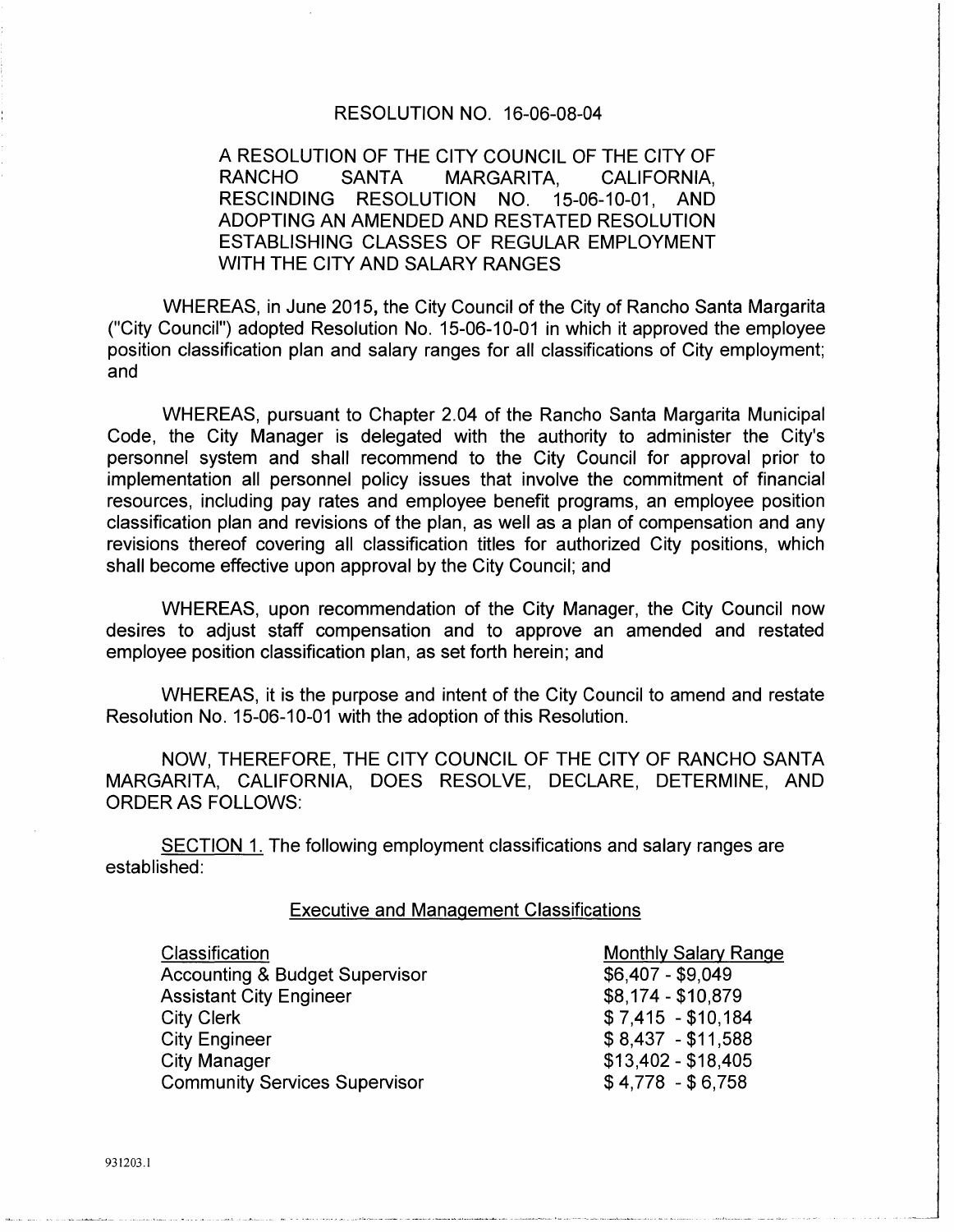Resolution No. 16-06-08-04 Page 2

| <b>Development Services Director</b>          | $$9,805 - $13,868$  |
|-----------------------------------------------|---------------------|
| <b>Finance Director</b>                       | $$10,113 - $13,958$ |
| Human Resources/Risk Management Administrator | $$7,547 - $10,487$  |
| <b>Principal Planner</b>                      | $$7,520 - $9,620$   |
| <b>Public Works Director/City Engineer</b>    | $$10,093 - $14,277$ |
| <b>Public Works Superintendent</b>            | $$6,833 - $9,612$   |
|                                               |                     |

## Professional. Technical and Administrative Classifications

| Classification                        | <b>Monthly Salary Range</b> |
|---------------------------------------|-----------------------------|
| Accountant                            | \$4,649 - \$6,577           |
| <b>Account Clerk</b>                  | $$3,011 - $4,205$           |
| <b>Accounting Technician</b>          | $$3,514 - $4,933$           |
| <b>Administrative Assistant</b>       | $$3,806 - $5,050$           |
| <b>Associate Engineer</b>             | $$6,162 - $8,598$           |
| Associate Planner                     | \$4,982 - \$6,916           |
| <b>Code Enforcement Officer</b>       | $$4,142 - $5,793$           |
| <b>Community Services Coordinator</b> | $$3,815 - $5,374$           |
| <b>Community Services Specialist</b>  | $$2,566 - $3,739$           |
| <b>Deputy City Clerk</b>              | $$4,201 - $5,942$           |
| <b>Engineering Technician</b>         | $$4,552 - $5,690$           |
| <b>Executive Assistant</b>            | $$4,728 - $6,141$           |
| <b>Management Aide</b>                | $$4,598 - $6,112$           |
| <b>Management Analyst</b>             | $$4,905 - $6,695$           |
| <b>Permit Processing Technician</b>   | $$3,707 - $5,243$           |
| <b>Principal Engineer</b>             | $$7,280 - $10,191$          |
| <b>Records Assistant</b>              | $$2,591 - $3,533$           |
| <b>Senior Management Analyst</b>      | $$5,685 - $7,741$           |

# Temporary & Seasonal Support Classifications

Classification Intern Clerk Typist Recreation Leader Monthly Salary Range \$12.00 - \$21.63/hour \$14.41 - \$20.89/hour \$14.00- \$19.57/hour

SECTION 2. Full-time City employees are provided a monthly allowance in the amount of \$1,471.00 for the purchase of health benefits.

SECTION 3. Resolution No. 15-06-10-01 is hereby rescinded.